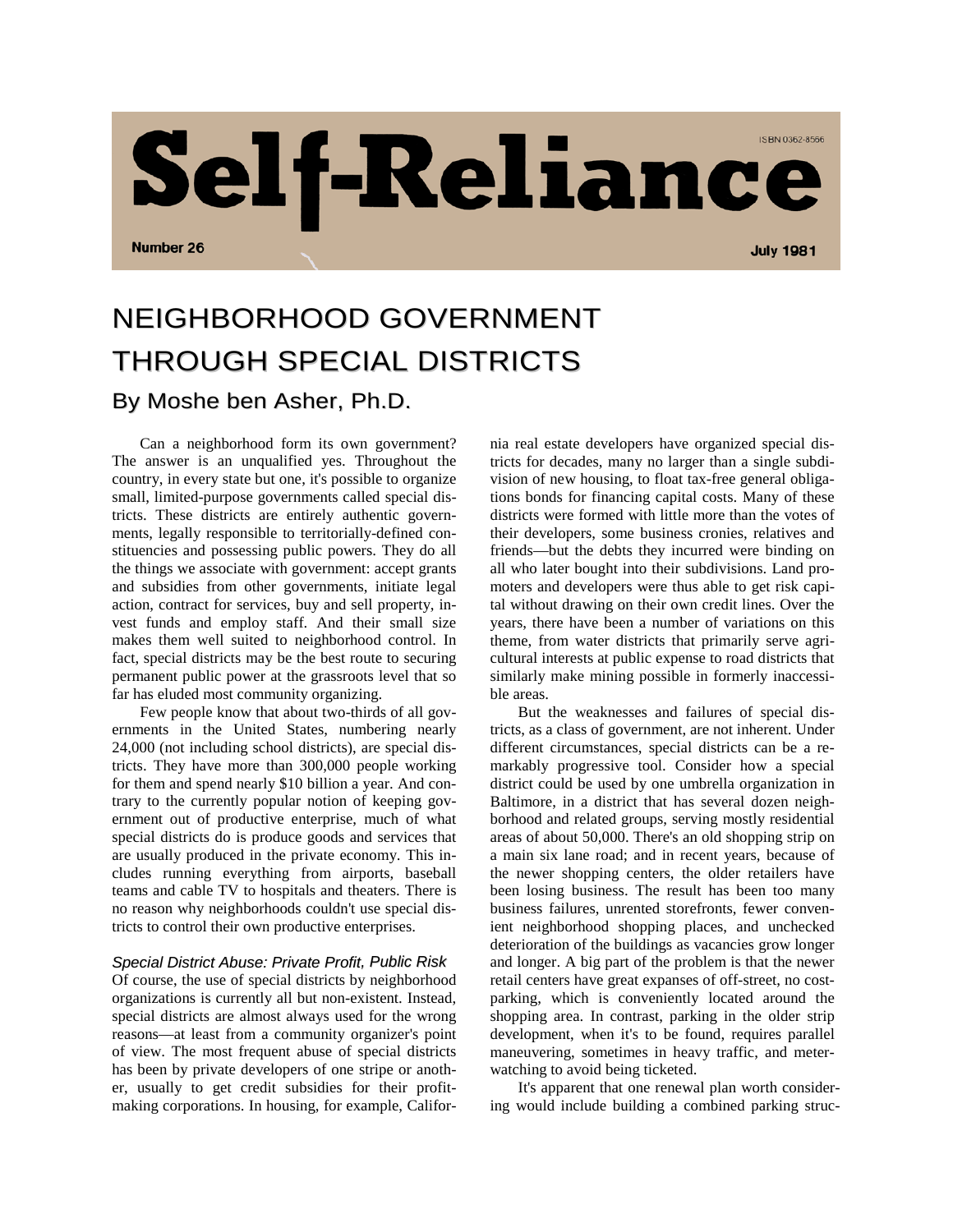ture and retail shopping center (given that there's not enough adjacent property for ground-level spaces). To explore that option would mean answering questions about how the structure could be financed, who would own, manage, and operate it, and who would reap whatever profits accrued. What organizational model would allow the community to leverage the necessary capital and keep neighborhood control? Special districts have in fact been used for such purposes before, although doubtlessly not by grassroots interests.

The most likely method for creating a neighborhood special district would be the same as how most other special districts are created. In the Baltimore case, the sponsoring neighborhood organization would ask its state legislature to draw up a bill. Their legislative proposal would likely stipulate that the district could construct, own, manage and operate the parking-shopping structure, with financing initially by revenue bonds, repaid through minimal user fees. The proposal would also include limited taxing, eminent domain, and police powers.

The proposed decision-making arrangement would probably not be a corporate board of directors. Instead, decision-making would correspond as nearly as possible to the governing body of the neighborhood organization or one of its member associations. Once the district is formed and operating successfully, the legislature may be asked to authorize a popular assembly, giving decision-making authority directly to all registered voters within the district's boundaries.

## *Other Uses for Special Districts*

Several other kinds of special districts can be quickly adapted by neighborhoods. Since special districts have already built and run hospitals, power-generating utilities, libraries and similar facilities, likely scenarios for their future use by democratically governed neighborhood organizations unquestionably include comparable activities such as neighborhood health care and solar power generation. One of the most exciting prospects for neighborhood special districts in the immediate future is "downlink" communications—receiving satellite broadcasts of commercial-free TV and computer data through relatively low-cost antennas, receivers and amplifiers. It is now economically practical for a neighborhood to own its own receiving and cable or microwave distribution system. Present costs when amortized make such a plan at least as economical as buying service from commercial cable operators. In many cities, organizing a special district to finance and operate a downlink system would enable grassroots capitalization and control.

Given the power and potential of special districts, how do we know they won't be used for reactionary purposes if we promote them? The problem is that it's too late for that worry. The number of districts already set up and working against the public interest is sizable. We'd do better asking whether it isn't about time for the public powers of special districts to be working for grassroots interests.

Grassroots organizations ought to oppose the formation of special districts by reactionary or profitmaking interests, but still support the basic idea of citizen access to public powers—and there's no contradiction in that. It's similar to a community group's use of incorporation. There's an endless list of corporations that ignore the public interest, but no one is suggesting that we abolish the limited liability benefits of incorporation for political action and social service organizations.

But even if grassroots organizations can productively use special district powers, would one result be a shift in responsibility for providing public services, so that an increasingly larger burden will fall on neighborhoods, and particularly on those most in need? The question taps into several "decentralization dilemmas."

There are a number of concerns about empowering small communities. The question is whether there's a conflict between equal treatment and social justice equality versus equity—in the granting of public powers to neighborhood organizations. The problem can be seen by imagining a city overlaid with such organizations. If resources are equally accessible to and divided among all of the jurisdictions, there may be equal treatment, but without social justice for the special needs of low-income, ethnic, and non-white areas. There's also a concern that decentralization may be a smokescreen by some racially or ethnically exclusive neighborhoods, further blocking the already-stalled drive for integration. And there's a fear that "neighborhoodization" will simply lead to abandonment of the "have-nots" by the "haves."

It may be that, when many grassroots organizations in an urban area have public powers, resources will be divided among neighborhoods more on a formula of equality than equity, on a per capita rather than a need basis. But since local government appropriations are far from equitable at present, except in state- and federallymandated programs, the loss is likely to be imperceptible. Also, where local reactionary tendencies threaten equity, there are some remedies in state and federal programs, and their enforcement and regulatory activities. These protections are contracting now; but this is neither the first, nor will it be a permanent era of reaction. And although public powers won't bring about any instant changes for victimized neighborhoods, gaining authentic state power—from which they are acutely alienated at present—is hardly a setback.

There have been predictions that with grants of public powers to neighborhood organizations citywide,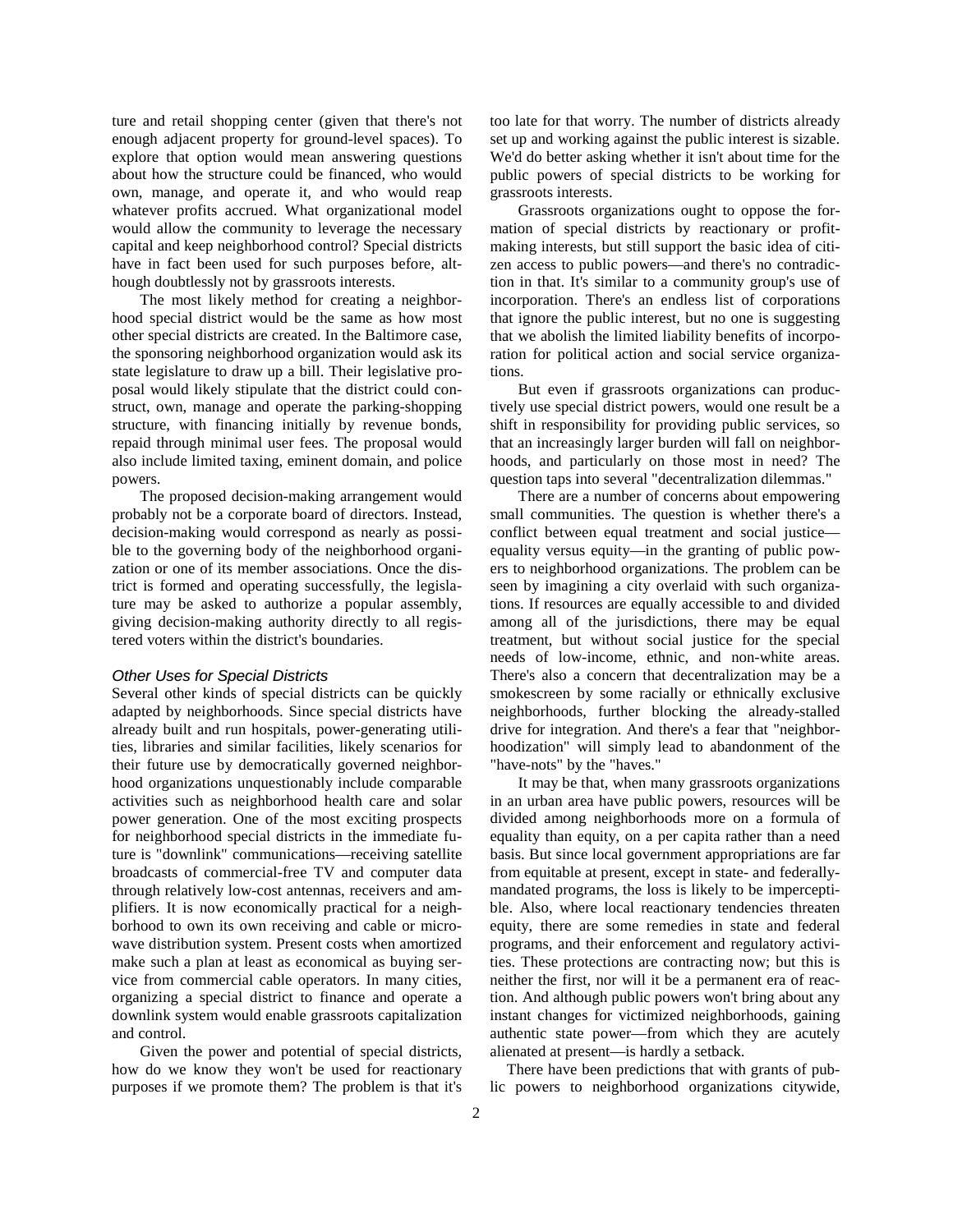areas with resources (tax bases) will secede, leaving the rest to fend for themselves. This idea is based on a limited and unrealistic conception of urban government as completely centralized or decentralized, rather than a mix between the two. There's nothing to suggest, nor does common sense have one hope, that as grassroots organizations achieve public powers, there will be an end to all higher levels of government—city, county, state, and Federal. They'll continue, and it isn't possible to secede from their lawmaking authority, particularly their taxing, regulatory, and judicial powers.

Also overlooked is that, within the urban politicaleconomy, the link between luxurious and impoverished neighborhoods is more like exploitation than charitable benevolence, barely camouflaged by local transfers from rich to poor. If they seceded, many or maybe most low-income neighborhoods could benefit, winning for themselves the right to manage their own development, even at great cost, without the permanent handicap of "civilizing exploitation" by powerful outside interests. It's even more true when such areas have public powers and are eligible for direct intergovernmental subsidies. Then they are at least no longer hamstrung by city and county brokering of state and federal programs.

But there's a positive answer to predictions of more isolation from neighborhood empowerment. Unlike the present situation, in which bureaucratic governments deny public space to virtually everyone with a low or moderate income, public powers vested in neighborhood organizations would stimulate, as never before, real opportunities for self-interested cooperation between different racial, ethnic, and socio-economic communities. There are great pressures for formal and informal service and mutual aid agreements in such systems, for purchasing high-cost equipment, sharing technical staff, and much more. In the cities as they are, neighborhoods often meet only in destructive competition or conflict. While both are going to continue, granting public powers to grassroots organizations will lead to compelling incentives for cooperative joint ventures in the future.

## *Who Will Pay for Special Districts?*

The sleeper question on special districts is, will they add to the economic burden of families with low and moderate incomes, increasing their tax load, even if admittedly by their own choice? The answer is, "maybe, but. . ."

First of all, special districts need not rely only on taxes or user fees. One of their biggest advantages is that they have the resource leverage of public organizations. As mentioned before, districts have a better chance to attract investors because they can sell securities that pay tax-free interest. The districts are eligible for transfers from local, state and federal governments for a variety of programs and services. And the districts can bootstrap resources by using their other public powers. The Bay Area Rapid Transit District in Northern California, for instance, was able to get valuable equity in "property" for its stations, acquiring air space over city streets, thereby gaining at no cost what probably couldn't be purchased privately at any price.

The possibility of adding to the tax burden is also offset by a function of taxing power that's well understood by urban political-economists, but hardly recognized by grassroots organizers. Much of the "apathy of the poor" toward neighborhood organizations results partly because, from the individual point of view, people are acting in their own self-interest. It's inescapable in producing what are called "public goods" (and bads). They are the products of government for which people have attractions and aversions, including material things and intangible benefits, from garbage collection to zoning decisions, all with benefits or costs. When citizens act in their immediate self-interest, they don't join neighborhood organizations because, from where they stand as individuals, the neighborhood will enjoy the benefits of the public good whether or not they carry their fare share of the burden of costs. That's why government power to tax—to compel all citizens to carry their share for producing public goods or preventing and remedying public bads—is indispensable.

Moreover, to ignore the sanctioning purpose of taxation is to play into the hands of traditional opponents to neighborhood empowerment—the city and county politicians and bureaucrats. They're always saying that neighborhoods should help themselves, should do for themselves what they're asking the city and county to do. But local officialdom doesn't dream of granting the necessary taxing and other public powers to neighborhoods, the very same powers the politicians and bureaucrats regard as absolutely essential to their efforts at producing public goods.

The deepest motive for vesting taxing power in grassroots organizations is that it's the most promising way for large numbers of moderate- and low-income citizens to gain an authentic power level—a handle that can't be resisted—on higher levels of government. Organized tax resistance for residence-place organizing, like the strike for workplace organizing, is the ultimate power lever. The hitch in using these levers, however, is that risks are great for those involved, whether resisting taxes or striking, and what's needed is organization that not only motivates individuals to act, but also reduces individual vulnerability. The final point here is that, before large numbers of organized citizens will use the tax resistance lever, there must be permanent and legitimate organization to offset the risks. It's unlikely that there's any better model for this purpose than the special district with taxing authority.